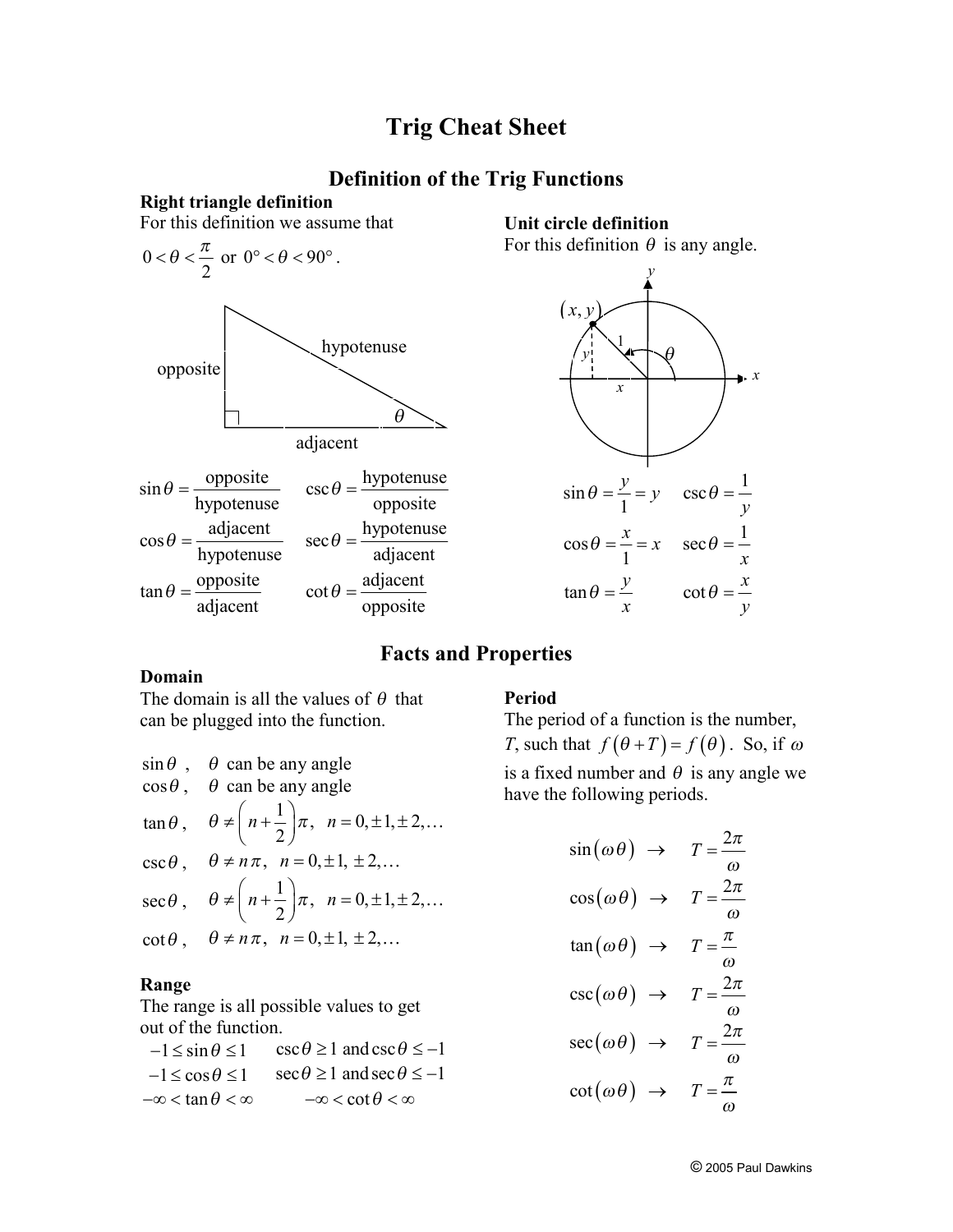## **Formulas and Identities**

| <b>Tangent and Cotangent Identities</b>         |                                                 |
|-------------------------------------------------|-------------------------------------------------|
| $\tan \theta = \frac{\sin \theta}{\cos \theta}$ | $\cot \theta = \frac{\cos \theta}{\sin \theta}$ |
|                                                 |                                                 |
| <b>Reciprocal Identities</b>                    |                                                 |
| $\csc \theta = \frac{1}{\sin \theta}$           | $\sin \theta = \frac{1}{\csc \theta}$           |
| $\sec \theta = \frac{1}{\cos \theta}$           | $\cos \theta = \frac{1}{\sec \theta}$           |
| $\cot \theta = \frac{1}{\tan \theta}$           | $\tan \theta = \frac{1}{\cot \theta}$           |
| Dythogoroon Idontities                          |                                                 |

- **Pythagorean Identities**
- $\sin^2 \theta + \cos^2 \theta = 1$  $\tan^2 \theta + 1 = \sec^2 \theta$  $1 + \cot^2 \theta = \csc^2 \theta$

## **Even/Odd Formulas**

| $\sin(-\theta) = -\sin\theta$ | $\csc(-\theta) = -\csc\theta$ |
|-------------------------------|-------------------------------|
| $\cos(-\theta) = \cos\theta$  | $\sec(-\theta) = \sec \theta$ |
| $\tan(-\theta) = -\tan\theta$ | $\cot(-\theta) = -\cot\theta$ |

### **Periodic Formulas**

If *n* is an integer.  $\sin (\theta + 2\pi n) = \sin \theta \quad \csc (\theta + 2\pi n) = \csc \theta$  $\cos(\theta + 2\pi n) = \cos\theta \quad \sec(\theta + 2\pi n) = \sec\theta$  $\tan (\theta + \pi n) = \tan \theta$   $\cot (\theta + \pi n) = \cot \theta$ 

## **Double Angle Formulas**

 $\sin (2\theta) = 2\sin\theta \cos\theta$  $\cos(2\theta) = \cos^2\theta - \sin^2\theta$  $(2\theta) = \frac{2 \tan \theta}{1 + \tan^2 \theta}$  $= 2\cos^2\theta - 1$  $= 1 - 2 \sin^2 \theta$  $\tan(2\theta) = \frac{2 \tan \theta}{2 \tan \theta}$  $1 - \tan$  $\theta$ ) =  $\frac{2 \tan \theta}{2}$  $=\frac{2 \tan \theta}{1-\tan^2 \theta}$ -

#### **Degrees to Radians Formulas**

If *x* is an angle in degrees and *t* is an angle in radians then

and  $x = \frac{180}{180}$  $180 \t x \t 180$  $t = \frac{\pi x}{\cos \theta}$  and  $x = \frac{180t}{x^2}$ *x*  $p$ *p*  $p$  *p*  $p$  *p*  $p$  *<i>p*  $\frac{t}{x}$   $\Rightarrow$   $t = \frac{\pi x}{180}$  and  $x = \frac{160}{\pi}$ 

 $\cos\frac{\theta}{2} = \pm \sqrt{\frac{1+\cos\theta}{2}} \quad \cos^2\theta = \frac{1}{2}(1+\cos(2\theta))$  $(2\theta)$  $(2\theta)$  $\tan\frac{\theta}{2} = \pm \sqrt{\frac{1-\cos\theta}{\cos\theta}}$   $\tan^2\theta = \frac{1-\cos(2\theta)}{\cos\theta}$ 2  $\sqrt{2}$  2 2 2  $\sqrt{1 + \cos \theta}$   $\sqrt{1 + \cos (2 \pi)}$  $\frac{\theta}{2} = \pm \sqrt{\frac{1 + \cos \theta}{\cos^2 \theta}}$   $\cos^2 \theta = \frac{1}{2} (1 + \cos (2\theta))$  $\frac{\theta}{2} = \pm \sqrt{\frac{1 - \cos \theta}{1 + \cos \theta}}$   $\tan^2 \theta = \frac{1 - \cos (2\theta)}{1 + \cos (2\theta)}$  $= \pm \sqrt{\frac{1-\cos\theta}{\cos\theta}}$   $\tan^2\theta = \frac{1-\cos\theta}{\cos\theta}$  $+\cos\theta$  1+ **Sum and Difference Formulas**  $\sin(\alpha \pm \beta) = \sin \alpha \cos \beta \pm \cos \alpha \sin \beta$  $\cos(\alpha \pm \beta) = \cos\alpha \cos\beta \mp \sin\alpha \sin\beta$  $(\alpha \pm \beta)$  $\tan(\alpha \pm \beta) = \frac{\tan \alpha \pm \tan \alpha}{\sin \alpha \pm \alpha}$  $1 \mp \tan \alpha$  tan  $\alpha \pm \beta$ ) =  $\frac{\tan \alpha \pm \tan \beta}{\tan \alpha}$  $\alpha$  tan  $\beta$  $\pm \beta$ ) =  $\frac{\tan \alpha \pm \pi}{\tan \alpha}$  $\mp$ **Product to Sum Formulas**  $(\alpha - \beta) - \cos(\alpha + \beta)$  $(\alpha - \beta)$  + cos  $(\alpha + \beta)$  $(\alpha + \beta)$  + sin  $(\alpha - \beta)$  $(\alpha + \beta) - \sin (\alpha - \beta)$  $\sin \alpha \sin \beta = \frac{1}{2} \left[ \cos (\alpha - \beta) - \cos \alpha \right]$ 2  $\cos \alpha \cos \beta = \frac{1}{2} \left[ \cos (\alpha - \beta) + \cos \alpha \right]$ 2  $\sin \alpha \cos \beta = \frac{1}{2} \sin (\alpha + \beta) + \sin \alpha$ 2  $\cos \alpha \sin \beta = \frac{1}{2} \sin(\alpha + \beta) - \sin \beta$ 2  $\alpha$  sin  $\beta = \frac{1}{2} \left[ \cos(\alpha - \beta) - \cos(\alpha + \beta) \right]$  $\alpha$  cos  $\beta = \frac{1}{2} \left[ \cos(\alpha - \beta) + \cos(\alpha + \beta) \right]$  $\alpha$  cos  $\beta = \frac{1}{2} \left[ \sin(\alpha + \beta) + \sin(\alpha - \beta) \right]$  $\alpha$  sin  $\beta = \frac{1}{2} \left[ \sin(\alpha + \beta) - \sin(\alpha - \beta) \right]$ **Sum to Product Formulas**  $\sin \alpha + \sin \beta = 2 \sin \left( \frac{\alpha + \beta}{2} \right) \cos \beta$ 2  $\int_{0}^{1}$  2  $\sin \alpha - \sin \beta = 2\cos \left| \frac{\alpha + \beta}{\alpha} \right| \sin \beta$ 2  $\int$  2  $\cos \alpha + \cos \beta = 2\cos \left( \frac{\alpha + \beta}{2} \right) \cos \beta$ 2  $\int$  2  $\cos \alpha - \cos \beta = -2\sin \left| \frac{\alpha + \beta}{2} \right| \sin \beta$ 2  $\int$  2  $\alpha + \sin \beta = 2 \sin \left( \frac{\alpha + \beta}{2} \right) \cos \left( \frac{\alpha - \beta}{2} \right)$  $\alpha - \sin \beta = 2 \cos \left( \frac{\alpha + \beta}{2} \right) \sin \left( \frac{\alpha - \beta}{2} \right)$  $\alpha + \cos \beta = 2 \cos \left( \frac{\alpha + \beta}{2} \right) \cos \left( \frac{\alpha - \beta}{2} \right)$  $\alpha - \cos \beta = -2\sin\left(\frac{\alpha + \beta}{2}\right)\sin\left(\frac{\alpha - \beta}{2}\right)$ 

**Half Angle Formulas (alternate form)**

2  $\sqrt{2}$  2 2

 $\sin \frac{\theta}{2} = \pm \sqrt{\frac{1 - \cos \theta}{2}}$   $\sin^2 \theta = \frac{1}{2} (1 - \cos (2\theta))$ 

 $\frac{\theta}{\epsilon} = \pm \sqrt{\frac{1-\cos\theta}{\cos\theta}}$   $\sin^2\theta = \frac{1}{2}(1-\cos(2\theta))$ 

## **Cofunction Formulas**

$$
\sin\left(\frac{\pi}{2} - \theta\right) = \cos\theta \qquad \cos\left(\frac{\pi}{2} - \theta\right) = \sin\theta
$$

$$
\csc\left(\frac{\pi}{2} - \theta\right) = \sec\theta \qquad \sec\left(\frac{\pi}{2} - \theta\right) = \csc\theta
$$

$$
\tan\left(\frac{\pi}{2} - \theta\right) = \cot\theta \qquad \cot\left(\frac{\pi}{2} - \theta\right) = \tan\theta
$$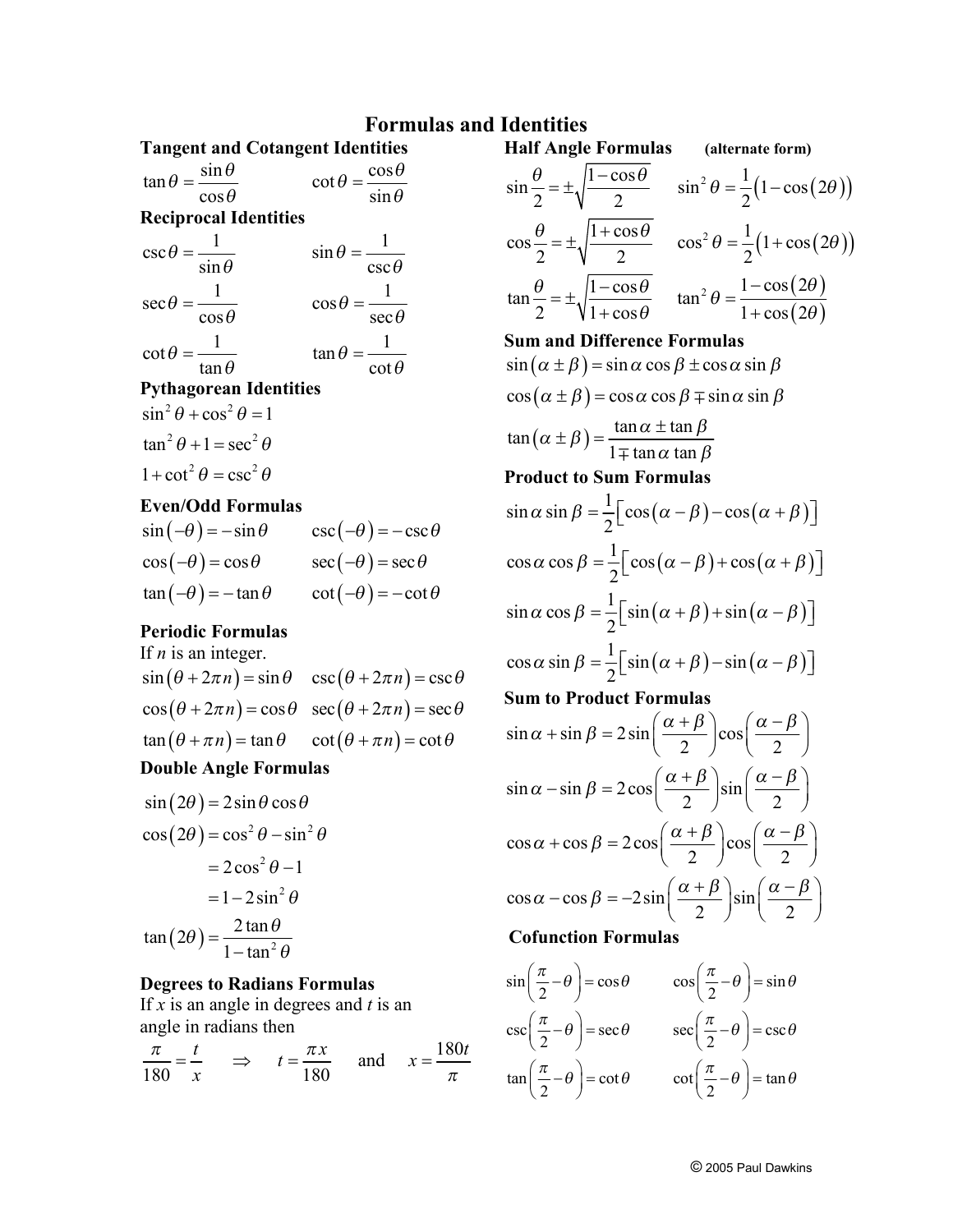



For any ordered pair on the unit circle  $(x, y)$ :  $\cos \theta = x$  and  $\sin \theta = y$ 

**Example** 

$$
\cos\left(\frac{5\pi}{3}\right) = \frac{1}{2} \qquad \sin\left(\frac{5\pi}{3}\right) = -\frac{\sqrt{3}}{2}
$$